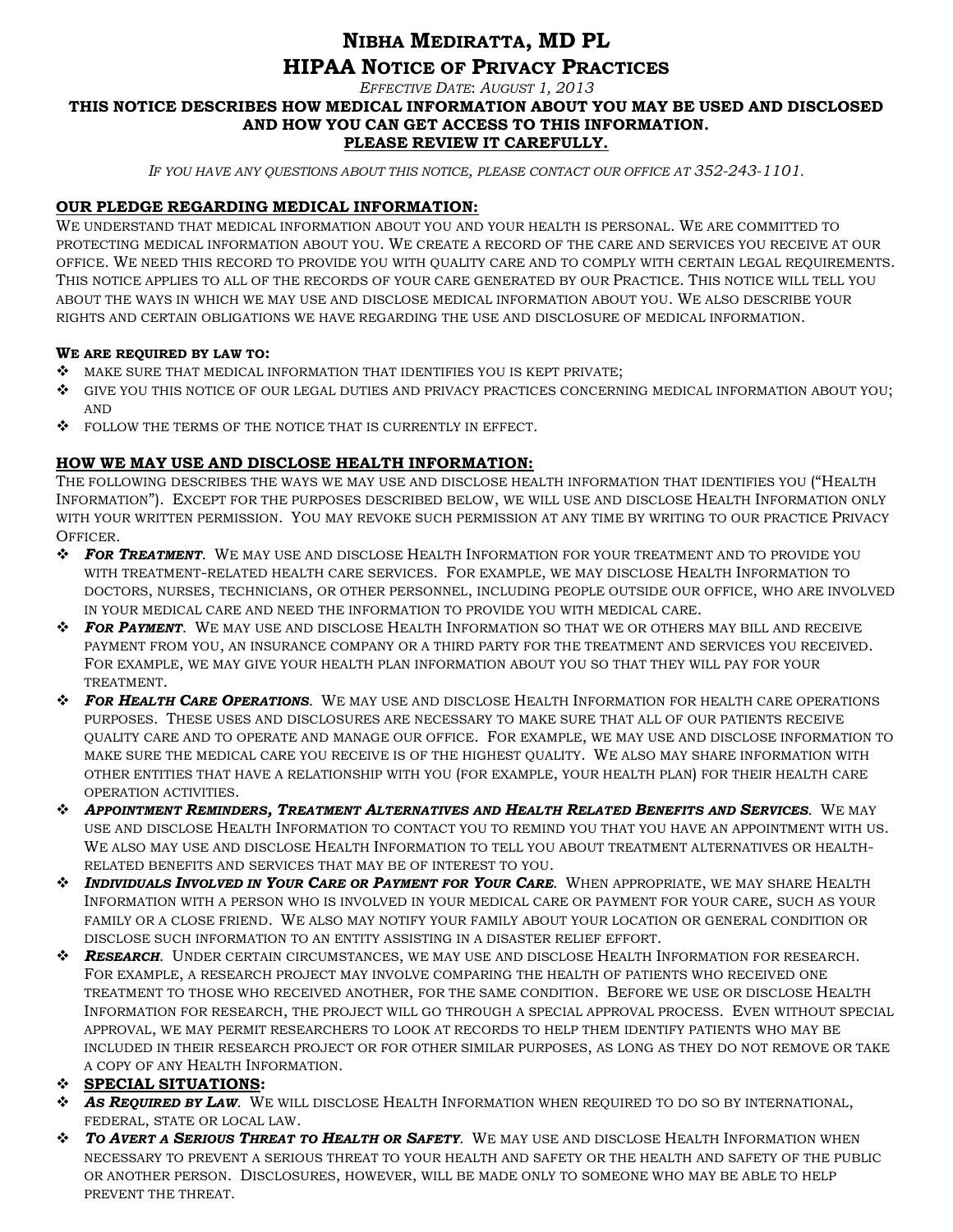- *BUSINESS ASSOCIATES*. WE MAY DISCLOSE HEALTH INFORMATION TO OUR BUSINESS ASSOCIATES THAT PERFORM FUNCTIONS ON OUR BEHALF OR PROVIDE US WITH SERVICES IF THE INFORMATION IS NECESSARY FOR SUCH FUNCTIONS OR SERVICES. FOR EXAMPLE, WE MAY USE ANOTHER COMPANY TO PERFORM BILLING SERVICES ON OUR BEHALF. ALL OF OUR BUSINESS ASSOCIATES ARE OBLIGATED TO PROTECT THE PRIVACY OF YOUR INFORMATION AND ARE NOT ALLOWED TO USE OR DISCLOSE ANY INFORMATION OTHER THAN AS SPECIFIED IN OUR CONTRACT.
- *ORGAN AND TISSUE DONATION*. IF YOU ARE AN ORGAN DONOR, WE MAY USE OR RELEASE HEALTH INFORMATION TO ORGANIZATIONS THAT HANDLE ORGAN PROCUREMENT OR OTHER ENTITIES ENGAGED IN PROCUREMENT, BANKING OR TRANSPORTATION OF ORGANS, EYES OR TISSUES TO FACILITATE ORGAN, EYE OR TISSUE DONATION AND TRANSPLANTATION.
- *MILITARY AND VETERANS*. IF YOU ARE A MEMBER OF THE ARMED FORCES, WE MAY RELEASE HEALTH INFORMATION AS REQUIRED BY MILITARY COMMAND AUTHORITIES. WE ALSO MAY RELEASE HEALTH INFORMATION TO THE APPROPRIATE FOREIGN MILITARY AUTHORITY IF YOU ARE A MEMBER OF A FOREIGN MILITARY.
- *WORKERS' COMPENSATION*. WE MAY RELEASE HEALTH INFORMATION FOR WORKERS' COMPENSATION OR SIMILAR PROGRAMS. THESE PROGRAMS PROVIDE BENEFITS FOR WORK-RELATED INJURIES OR ILLNESS.
- *PUBLIC HEALTH RISKS*. WE MAY DISCLOSE HEALTH INFORMATION FOR PUBLIC HEALTH ACTIVITIES. THESE ACTIVITIES GENERALLY INCLUDE DISCLOSURES TO PREVENT OR CONTROL DISEASE, INJURY OR DISABILITY; REPORT BIRTHS AND DEATHS; REPORT CHILD ABUSE OR NEGLECT; REPORT REACTIONS TO MEDICATIONS OR PROBLEMS WITH PRODUCTS; NOTIFY PEOPLE OF RECALLS OF PRODUCTS THEY MAY BE USING; A PERSON WHO MAY HAVE BEEN EXPOSED TO A DISEASE OR MAY BE AT RISK FOR CONTRACTING OR SPREADING A DISEASE OR CONDITION; AND THE APPROPRIATE GOVERNMENT AUTHORITY IF WE BELIEVE A PATIENT HAS BEEN THE VICTIM OF ABUSE, NEGLECT OR DOMESTIC VIOLENCE. WE WILL ONLY MAKE THIS DISCLOSURE IF YOU AGREE OR WHEN REQUIRED OR AUTHORIZED BY LAW.
- *HEALTH OVERSIGHT ACTIVITIES*. WE MAY DISCLOSE HEALTH INFORMATION TO A HEALTH OVERSIGHT AGENCY FOR ACTIVITIES AUTHORIZED BY LAW. THESE OVERSIGHT ACTIVITIES INCLUDE, FOR EXAMPLE, AUDITS, INVESTIGATIONS, INSPECTIONS, AND LICENSURE. THESE ACTIVITIES ARE NECESSARY FOR THE GOVERNMENT TO MONITOR THE HEALTH CARE SYSTEM, GOVERNMENT PROGRAMS, AND COMPLIANCE WITH CIVIL RIGHTS LAWS.
- *DATA BREACH NOTIFICATION PURPOSES.* WE MAY USE OR DISCLOSE YOUR PROTECTED HEALTH INFORMATION TO PROVIDE LEGALLY REQUIRED NOTICES OF UNAUTHORIZED ACCESS TO OR DISCLOSURE OF YOUR HEALTH INFORMATION.
- *LAWSUITS AND DISPUTES*. IF YOU ARE INVOLVED IN A LAWSUIT OR A DISPUTE, WE MAY DISCLOSE HEALTH INFORMATION IN RESPONSE TO A COURT OR ADMINISTRATIVE ORDER. WE ALSO MAY DISCLOSE HEALTH INFORMATION IN RESPONSE TO A SUBPOENA, DISCOVERY REQUEST, OR OTHER LAWFUL PROCESS BY SOMEONE ELSE INVOLVED IN THE DISPUTE, BUT ONLY IF EFFORTS HAVE BEEN MADE TO TELL YOU ABOUT THE REQUEST OR TO OBTAIN AN ORDER PROTECTING THE INFORMATION REQUESTED.
- *LAW ENFORCEMENT*. WE MAY RELEASE HEALTH INFORMATION IF ASKED BY A LAW ENFORCEMENT OFFICIAL IF THE INFORMATION IS: (1) IN RESPONSE TO A COURT ORDER, SUBPOENA, WARRANT, SUMMONS OR SIMILAR PROCESS; (2) LIMITED INFORMATION TO IDENTIFY OR LOCATE A SUSPECT, FUGITIVE, MATERIAL WITNESS, OR MISSING PERSON; (3) ABOUT THE VICTIM OF A CRIME EVEN IF, UNDER CERTAIN VERY LIMITED CIRCUMSTANCES, WE ARE UNABLE TO OBTAIN THE PERSON'S AGREEMENT; (4) ABOUT A DEATH WE BELIEVE MAY BE THE RESULT OF CRIMINAL CONDUCT; (5) ABOUT CRIMINAL CONDUCT ON OUR PREMISES; AND (6) IN AN EMERGENCY TO REPORT A CRIME, THE LOCATION OF THE CRIME OR VICTIMS, OR THE IDENTITY, DESCRIPTION OR LOCATION OF THE PERSON WHO COMMITTED THE CRIME.
- *CORONERS, MEDICAL EXAMINERS AND FUNERAL DIRECTORS*. WE MAY RELEASE HEALTH INFORMATION TO A CORONER OR MEDICAL EXAMINER. THIS MAY BE NECESSARY, FOR EXAMPLE, TO IDENTIFY A DECEASED PERSON OR DETERMINE THE CAUSE OF DEATH. WE ALSO MAY RELEASE HEALTH INFORMATION TO FUNERAL DIRECTORS AS NECESSARY FOR THEIR DUTIES.
- *NATIONAL SECURITY AND INTELLIGENCE ACTIVITIES*. WE MAY RELEASE HEALTH INFORMATION TO AUTHORIZED FEDERAL OFFICIALS FOR INTELLIGENCE, COUNTER-INTELLIGENCE, AND OTHER NATIONAL SECURITY ACTIVITIES AUTHORIZED BY LAW.
- *PROTECTIVE SERVICES FOR THE PRESIDENT AND OTHERS*. WE MAY DISCLOSE HEALTH INFORMATION TO AUTHORIZED FEDERAL OFFICIALS SO THEY MAY PROVIDE PROTECTION TO THE PRESIDENT, OTHER AUTHORIZED PERSONS OR FOREIGN HEADS OF STATE OR TO CONDUCT SPECIAL INVESTIGATIONS.
- *INMATES OR INDIVIDUALS IN CUSTODY*. IF YOU ARE AN INMATE OF A CORRECTIONAL INSTITUTION OR UNDER THE CUSTODY OF A LAW ENFORCEMENT OFFICIAL, WE MAY RELEASE HEALTH INFORMATION TO THE CORRECTIONAL INSTITUTION OR LAW ENFORCEMENT OFFICIAL. THIS RELEASE WOULD BE IF NECESSARY: (1) FOR THE INSTITUTION TO PROVIDE YOU WITH HEALTH CARE; (2) TO PROTECT YOUR HEALTH AND SAFETY OR THE HEALTH AND SAFETY OF OTHERS; OR (3) THE SAFETY AND SECURITY OF THE CORRECTIONAL INSTITUTION.

# **USES AND DISCLOSURES THAT REQUIRE US TO GIVE YOU AN OPPORTUNITY TO OBJECT AND OPT**

 *INDIVIDUALS INVOLVED IN YOUR CARE OR PAYMENT FOR YOUR CARE.* UNLESS YOU OBJECT, WE MAY DISCLOSE TO A MEMBER OF YOUR FAMILY, A RELATIVE, A CLOSE FRIEND OR ANY OTHER PERSON YOU IDENTIFY, YOUR PROTECTED HEALTH INFORMATION THAT DIRECTLY RELATES TO THAT PERSON'S INVOLVEMENT IN YOUR HEALTH CARE. IF YOU ARE UNABLE TO AGREE OR OBJECT TO SUCH A DISCLOSURE, WE MAY DISCLOSE SUCH INFORMATION AS NECESSARY IF WE DETERMINE THAT IT IS IN YOUR BEST INTEREST BASED ON OUR PROFESSIONAL JUDGMENT.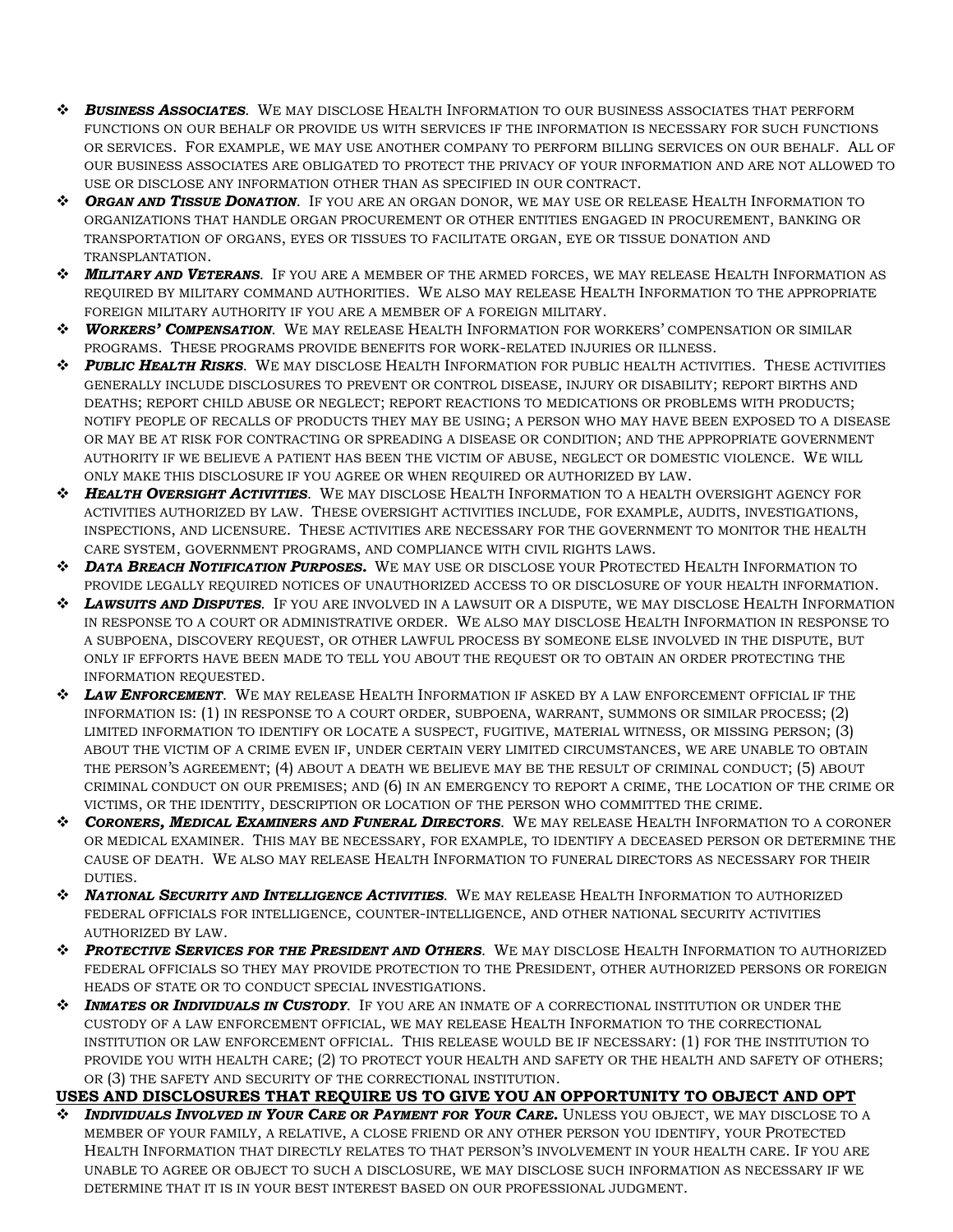*DISASTER RELIEF.* WE MAY DISCLOSE YOUR PROTECTED HEALTH INFORMATION TO DISASTER RELIEF ORGANIZATIONS THAT SEEK YOUR PROTECTED HEALTH INFORMATION TO COORDINATE YOUR CARE, OR NOTIFY FAMILY AND FRIENDS OF YOUR LOCATION OR CONDITION IN A DISASTER. WE WILL PROVIDE YOU WITH AN OPPORTUNITY TO AGREE OR OBJECT TO SUCH A DISCLOSURE WHENEVER WE PRACTICALLY CAN DO SO.

# **YOUR WRITTEN AUTHORIZATION IS REQUIRED FOR OTHER USES AND DISCLOSURES**

THE FOLLOWING USES AND DISCLOSURES OF YOUR PROTECTED HEALTH INFORMATION WILL BE MADE ONLY WITH YOUR WRITTEN AUTHORIZATION:

- 1. USES AND DISCLOSURES OF PROTECTED HEALTH INFORMATION FOR MARKETING PURPOSES; AND
- 2. DISCLOSURES THAT CONSTITUTE A SALE OF YOUR PROTECTED HEALTH INFORMATION

OTHER USES AND DISCLOSURES OF PROTECTED HEALTH INFORMATION NOT COVERED BY THIS NOTICE OR THE LAWS THAT APPLY TO US WILL BE MADE ONLY WITH YOUR WRITTEN AUTHORIZATION. IF YOU DO GIVE US AN AUTHORIZATION, YOU MAY REVOKE IT AT ANY TIME BY SUBMITTING A WRITTEN REVOCATION TO OUR PRIVACY OFFICER AND WE WILL NO LONGER DISCLOSE PROTECTED HEALTH INFORMATION UNDER THE AUTHORIZATION. BUT DISCLOSURE THAT WE MADE IN RELIANCE ON YOUR AUTHORIZATION BEFORE YOU REVOKED IT WILL NOT BE AFFECTED BY THE REVOCATION.

# **YOUR RIGHTS**:

YOU HAVE THE FOLLOWING RIGHTS REGARDING HEALTH INFORMATION WE HAVE ABOUT YOU:

- *RIGHT TO INSPECT AND COPY*. YOU HAVE A RIGHT TO INSPECT AND COPY HEALTH INFORMATION THAT MAY BE USED TO MAKE DECISIONS ABOUT YOUR CARE OR PAYMENT FOR YOUR CARE. THIS INCLUDES MEDICAL AND BILLING RECORDS, OTHER THAN PSYCHOTHERAPY NOTES. TO INSPECT AND COPY THIS HEALTH INFORMATION, YOU MUST MAKE YOUR REQUEST, IN WRITING, TO THE PRIVACY OFFICER. WE HAVE UP TO 30 DAYS TO MAKE YOUR PROTECTED HEALTH INFORMATION AVAILABLE TO YOU AND WE MAY CHARGE YOU A REASONABLE FEE FOR THE COSTS OF COPYING, MAILING OR OTHER SUPPLIES ASSOCIATED WITH YOUR REQUEST. WE MAY NOT CHARGE YOU A FEE IF YOU NEED THE INFORMATION FOR A CLAIM FOR BENEFITS UNDER THE SOCIAL SECURITY ACT OR ANY OTHER STATE OF FEDERAL NEEDS-BASED BENEFIT PROGRAM. WE MAY DENY YOUR REQUEST IN CERTAIN LIMITED CIRCUMSTANCES. IF WE DO DENY YOUR REQUEST, YOU HAVE THE RIGHT TO HAVE THE DENIAL REVIEWED BY A LICENSED HEALTHCARE PROFESSIONAL WHO WAS NOT DIRECTLY INVOLVED IN THE DENIAL OF YOUR REQUEST, AND WE WILL COMPLY WITH THE OUTCOME OF THE REVIEW.
- *RIGHT TO AN ELECTRONIC COPY OF ELECTRONIC MEDICAL RECORDS.* IF YOUR PROTECTED HEALTH INFORMATION IS MAINTAINED IN AN ELECTRONIC FORMAT (KNOWN AS AN ELECTRONIC MEDICAL RECORD OR AN ELECTRONIC HEALTH RECORD), YOU HAVE THE RIGHT TO REQUEST THAT AN ELECTRONIC COPY OF YOUR RECORD BE GIVEN TO YOU OR TRANSMITTED TO ANOTHER INDIVIDUAL OR ENTITY. WE WILL MAKE EVERY EFFORT TO PROVIDE ACCESS TO YOUR PROTECTED HEALTH INFORMATION IN THE FORM OR FORMAT YOU REQUEST, IF IT IS READILY PRODUCIBLE IN SUCH FORM OR FORMAT. IF THE PROTECTED HEALTH INFORMATION IS NOT READILY PRODUCIBLE IN THE FORM OR FORMAT YOU REQUEST YOUR RECORD WILL BE PROVIDED IN EITHER OUR STANDARD ELECTRONIC FORMAT OR IF YOU DO NOT WANT THIS FORM OR FORMAT, A READABLE HARD COPY FORM. WE MAY CHARGE YOU A REASONABLE, COST-BASED FEE FOR THE LABOR ASSOCIATED WITH TRANSMITTING THE ELECTRONIC MEDICAL RECORD.
- *RIGHT TO GET NOTICE OF A BREACH.* YOU HAVE THE RIGHT TO BE NOTIFIED UPON A BREACH OF ANY OF YOUR UNSECURED PROTECTED HEALTH INFORMATION.
- **\*** RIGHT TO **AMEND**. IF YOU FEEL THAT HEALTH INFORMATION WE HAVE IS INCORRECT OR INCOMPLETE, YOU MAY ASK US TO AMEND THE INFORMATION. YOU HAVE THE RIGHT TO REQUEST AN AMENDMENT FOR AS LONG AS THE INFORMATION IS KEPT BY OR FOR OUR OFFICE. TO REQUEST AN AMENDMENT, YOU MUST MAKE YOUR REQUEST, IN WRITING, TO THE PRIVACY OFFICER.
- *RIGHT TO AN ACCOUNTING OF DISCLOSURES*. YOU HAVE THE RIGHT TO REQUEST A LIST OF CERTAIN DISCLOSURES WE MADE OF HEALTH INFORMATION FOR PURPOSES OTHER THAN TREATMENT, PAYMENT AND HEALTH CARE OPERATIONS OR FOR WHICH YOU PROVIDED WRITTEN AUTHORIZATION. TO REQUEST AN ACCOUNTING OF DISCLOSURES, YOU MUST MAKE YOUR REQUEST, IN WRITING, TO THE PRIVACY OFFICER.
- *RIGHT TO REQUEST RESTRICTIONS*. YOU HAVE THE RIGHT TO REQUEST A RESTRICTION OR LIMITATION ON THE HEALTH INFORMATION WE USE OR DISCLOSE FOR TREATMENT, PAYMENT, OR HEALTH CARE OPERATIONS. YOU ALSO HAVE THE RIGHT TO REQUEST A LIMIT ON THE HEALTH INFORMATION WE DISCLOSE TO SOMEONE INVOLVED IN YOUR CARE OR THE PAYMENT FOR YOUR CARE, LIKE A FAMILY MEMBER OR FRIEND. FOR EXAMPLE, YOU COULD ASK THAT WE NOT SHARE INFORMATION ABOUT A PARTICULAR DIAGNOSIS OR TREATMENT WITH YOUR SPOUSE. TO REQUEST A RESTRICTION, YOU MUST MAKE YOUR REQUEST, IN WRITING, TO THE PRIVACY OFFICER. WE ARE NOT REQUIRED TO AGREE TO YOUR REQUEST UNLESS YOU ARE ASKING US TO RESTRICT THE USE AND DISCLOSURE OF YOUR PROTECTED HEALTH INFORMATION TO A HEALTH PLAN FOR PAYMENT OR HEALTH CARE OPERATION PURPOSES AND SUCH INFORMATION YOU WISH TO RESTRICT PERTAINS SOLELY TO A HEALTH CARE ITEM OR SERVICE FOR WHICH YOU HAVE PAID US "OUT-OF-POCKET" IN FULL. IF WE AGREE, WE WILL COMPLY WITH YOUR REQUEST UNLESS THE INFORMATION IS NEEDED TO PROVIDE YOU WITH EMERGENCY TREATMENT.